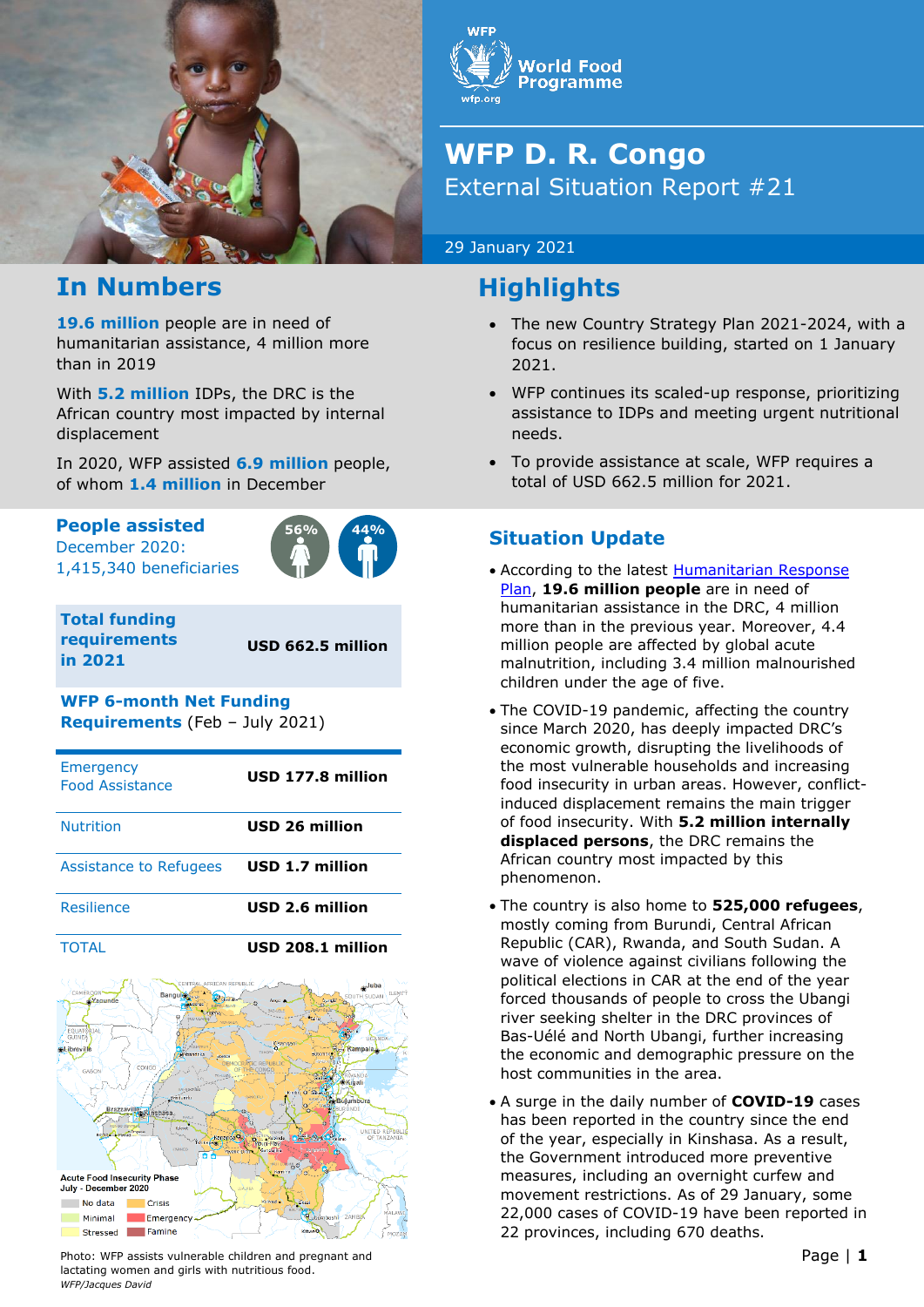• Instability in the country is also due to the worsening **political tensions** between the two parties constituting the parliamentary majority, President Tshisekedi's Cap for Change (CACH) and former president Joseph Kabila's Common Front for Congo (FCC). After an intense round of consultations in November, Tshisekedi announced that a new majority would be determined within the National Assembly, formally ending the coalition between his party and the one of his predecessor.

### **WFP Response**

- The new **Country Strategic Plan (CSP) 2021- 2024** started on 1 January 2021. Under it, WFP will ensure stronger programmatic links between crisis response, peacebuilding and resilience activities. The transfer of resources from the previous interim CSP and the new CSP is underway. The activities have slowly resumed in January, expected to increase in the coming weeks.
- WFP and its partners have sustained and scaled up its operations in 2020 to meet increasing needs, augmenting the number of people targeted with food and nutrition assistance across the country. In 2020, WFP assisted some **6.9 million people**, including 1.4 million in December only, which is the best performance of the year.
- WFP continues to prioritize assistance to **internally displaced people and host communities**, covering the most populous and conflict-affected provinces in eastern DRC: Ituri, North and South Kivu, Tanganyika and the Greater Kasai region.
- In this context, in December, WFP reached people in need in South Kivu's **Hauts Plateaux** area delivering and distributing High Energy Biscuits to 42,155 displaced persons, affected by an ongoing inter-ethnic conflict, through a complex air operation. In a longer-term perspective, WFP is working on the rehabilitation of the road that connects the Hauts Plateaux to Fizi to enable the transport of food by road.
- In 2020, WFP continued to scale up its role as a development actor, promoting resiliencebuilding, social protection and inter-agency cooperation. As part of its response to the COVID-19 pandemic, WFP developed a **social protection project in N'Sele commune** in Kinshasa in partnership with UNICEF. The project addresses the socio-economic impact of the pandemic in one of the poorest communities in the capital as well as supports the development of a national shock-responsive social protection platform.
- To provide assistance at scale, WFP requires a total of **USD 662.5 million** for the year 2021, with a six-month funding requirement of USD

208.1 million (February – July 2021). The most urgent needs are linked to the provision of emergency food and nutrition assistance: USD 177.8 million is needed to provide both emergency in-kind and cash-based assistance, while another 26 million is needed to implement nutrition activities for the prevention and treatment of malnutrition. WFP requires USD 1.7 million to sustain refugee operations.

#### المحلم **Food, Cash and Nutrition Assistance**

- In December 2020, WFP provided lifesaving inkind and cash assistance to **1.1 million people** affected by conflict and non-conflict related shocks. Despite numerous challenges causing delays in the distribution of food, WFP was able to quickly adjust its planning and keep delivering needed assistance without interruptions.
- Some **148,000 refugees** were assisted on a monthly basis in 2020, mainly through cashbased transfers in the North and South Ubangi, Ituri and South Kivu provinces; in Haut-Uélé, refugees receive food rations. Due to funding shortages, WFP has been forced to cut rations for refugees since May 2020. This reduced assistance comes at a precarious time due to the impact of COVID-19. WFP strongly advocates for additional funds to properly assist refugees across the country.
- WFP supports human capital development through education and school feeding. In 2020, WFP assisted more than **150,000 vulnerable schoolchildren**, by providing hot nutritious school meals before schools were closed due to COVID-19 in March. AWFP continued its assistance by providing take-home rations to children and their families.
- In December, WFP provided specialized nutritious food to almost 138,000 children and pregnant and nursing women and girls (PLW/Gs) for the treatment of moderate acute malnutrition, and to over 179,000 children and PLW/Gs for the prevention of acute malnutrition. In total, WFP assisted **1.5 million children and PLW/Gs** with nutrition activities in 2020.

#### P4P **WFP's strategic shift towards resilience**

- Throughout 2020 WFP, in partnership with FAO and UNICEF, continued the implementation of joint resilience programmes in South and North Kivu, Tanganyika and North and South Ubangi, benefitting around **517,000 people** with a wide range of activities.
- In 2020, emphasis was placed on addressing the **drivers of conflict** and inequality in the different contexts where the resilience programmes are implemented, in order to strengthen social cohesion, thereby contributing to the prevention of new outbreaks of conflict and to the overall peacebuilding efforts.